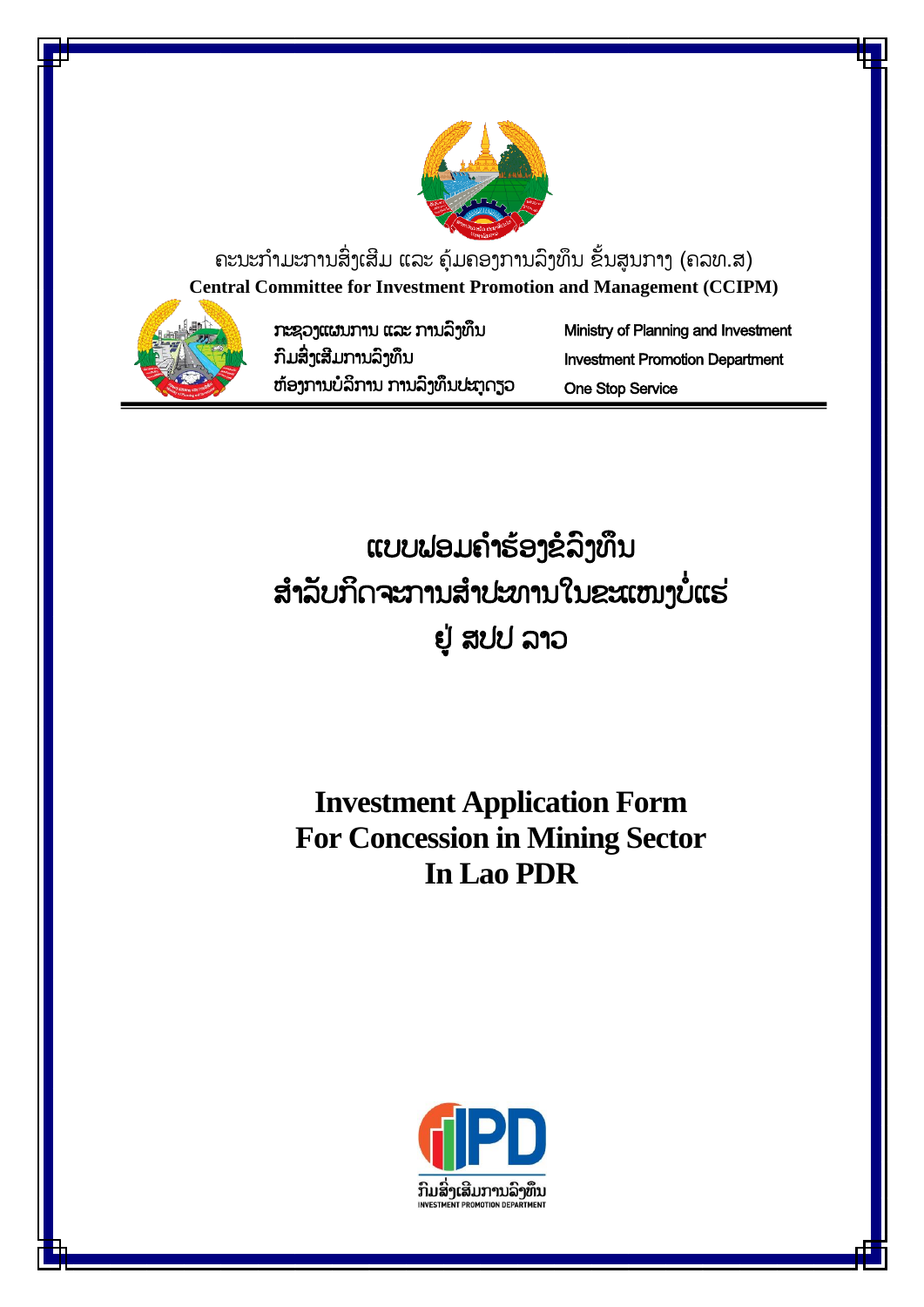### ຄຳແນະນຳ

### **(Instruction for filling out Investment Application Form)**

ກະລນາປະກອບຄຳຮ້ອງຂໍລິງທຶນໃຫ້ຄົບຖ້ວນ ແລະ ຖືກຕ້ອງ:

(Please read every question carefully and answer correctly, to the best of your knowledge and legibly 'Print or block letters')

▪ ນິຕິບຸກຄິນເທົ່ານັ້ນ ຈຶ່ງສາມາດຍື່ນຄຳຮ້ອງສະບັບນີ້

(Only individual entity can submit this Application Form)

- ຖ້າຫາກຊ່ອງຫວ່າງບ່ອນປະກອບຄຳຮ້ອງບໍ່ພໍ ໃຫ້ເຮັດເອກະສານຊ້ອນທ້າຍຄັດຕິດມາພ້ອມ
- (If the space provided for your answer is not sufficient, Please use separate sheets and attach)
- ລະບຸເປັນສະກຸນເງິນກີບ ແລະ ໂດລາສະຫະລັດ ໃນວົງເລັບ ໃນການຂຽນຄຳຮ້ອງ

(Please use Lao kip and US Dollar in brackets as a reference in the form)

▪ ຖ້າມີເອກະສານອື່ນໆເພີ່ມເຕີມ ກະລຸນາແປເປັນພາສາລາວ ຫຼື ພາສາອັງກິດ

(Please attach any relevant document(s) in Lao or English language)

▪ ສອບຖາມຂໍ້ມູນ ກະລຸນາຕິດຕໍ່

(For more information please contact us):

ໂທ (Tel): (856 21) 217012, 216663 ແລະ ຫຼື (or) ແຝັກ (Fax): (856 21) 215491

[www.investlaos.gov.la](http://www.investlaos.gov.la/) E-mail[: ipd@investlaos.gov.la](mailto:ipd@investlaos.gov.la)

▪ ຕ້ອງຍື່ນຄຳຮ້ອງໃຫ້ຄົບ ຈຳນວນ 10 ຊຸດ ຕໍ່ ຫ້ອງການບໍລິການການລິງທຶນປະຕູດຽວ ກົມສິ່ງເສີມການ ລົງທຶນ, ກະຊວງແຜນກຳນ ແລະ ກຳນລົງທຶນ.

(Please submit 10 copies of your Application Form to One Stop Service Office at Investment Promotion Department, Ministry of Planning and Investment)

▪ ຜູ້ລິງທຶນຕ້ອງເກັບສຳເນົາຄຳຮ້ອງຂໍລິງທຶນ 1 ສະບັບ ໄວ້ເປັນຫຼັກຖານ

(An extra copy of your application form should be kept for your reference)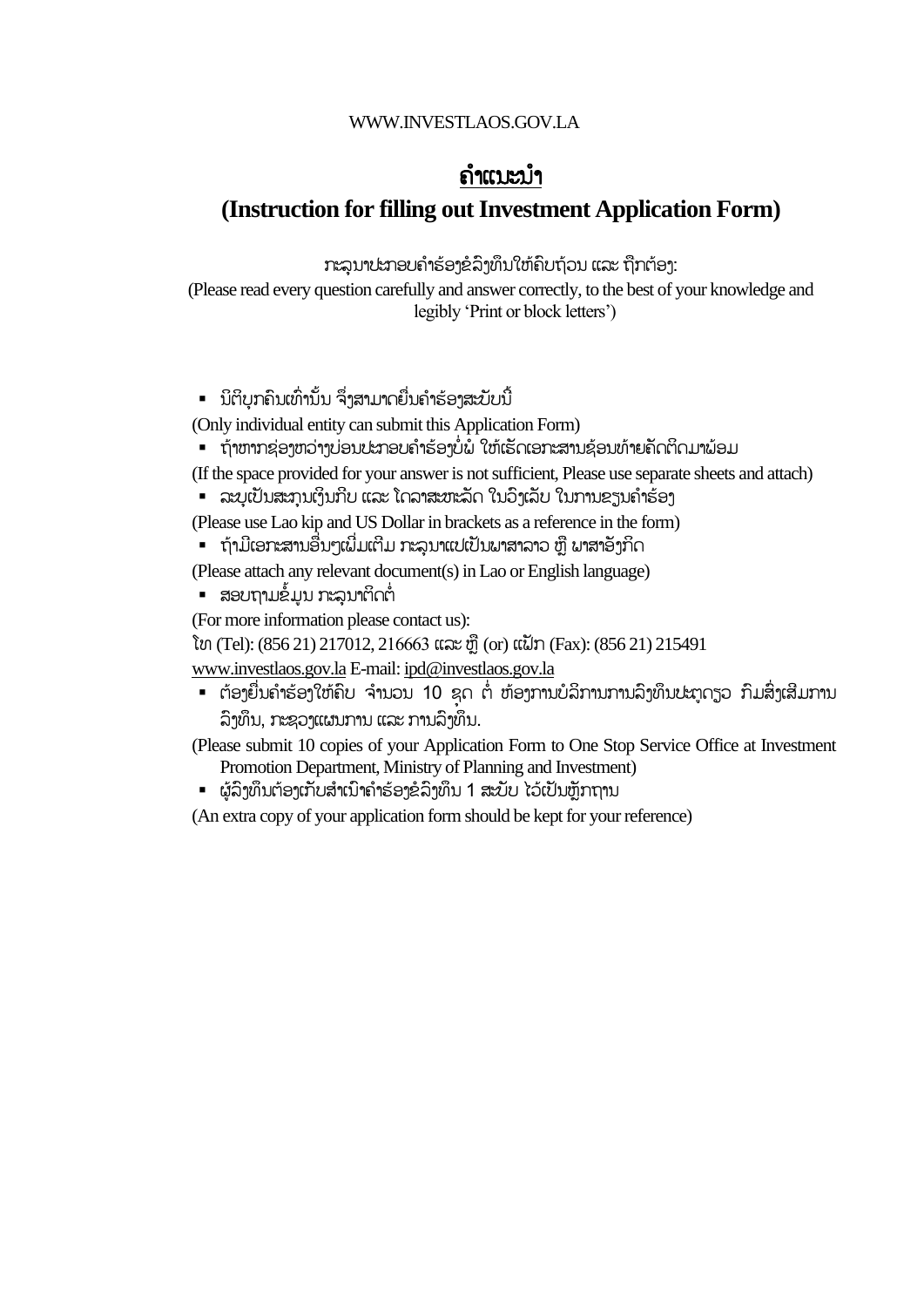## ລຳຍຊືຶ່ເອກະສຳນທີຶ່ຍຶຶ່ນປະກອບມີ:

## (Document Check List including:)

| 1.  | ຄຳຮ້ອງຂໍລິງທຶນ ຕາມແບບພິມ (Completed Investment Application Form)                                     | П            |
|-----|------------------------------------------------------------------------------------------------------|--------------|
| 2.  | ບົດສະເໜີຫຍໍ້ກ່ຽວກັບການພັດທະນາໂຄງການ ຢັ້ງຢືນໂດຍປະທານ ຫຼື ອຳນວຍການໃຫຍ່ ຂອງ                             |              |
|     | ບໍລິສັດ (ຫຼື ຜູ້ຖືກມອບສິດ) (Executive Summary of Proposal Development Project certified by           |              |
|     | <b>President or Managing Director)</b>                                                               |              |
| 3.  | ສຳເນົາປະຫວັດຂອງບໍລິສັດສະບັບຫຼ້າສຸດ, ປະຫວັດ ແລະ ປະສິບການຂອງຜູ້ລຶງທຶນ ຫຼື ບໍລິສັດ, ບັດປະຈຳຕົວ, ໃບ      |              |
|     | ແຈ້ງໂທດ, ສຳເນົາໜັງສືເດີນທາງ, ໃບອະນຸຍາດ ຫຼື ໃບທະບຽນວິສາຫະກິດ ຂອງບໍລິສັດ                               |              |
|     | (Copies of Update Company's Profile Background and experience of the Investor or Company,            |              |
|     | Identification Card, Criminal Record Certificate, Copy of Passport, License or Business              |              |
|     | Registration of the Company)                                                                         |              |
| 4.  | ສັນຍາຮ່ວມຮຸ້ນ ທີ່ມີການຢັ້ງຢືນທະບຽນສານຢູ່ ສປປລາວ (ໃນກໍລະນີ ມີສອງບໍລິສັດຂື້ນໄປ)                        |              |
|     | (Shareholder's Agreement with Notary Public of Lao PDR in case there are many                        |              |
|     | Companies)                                                                                           | $\mathsf{L}$ |
| 5.  | ໃບມອບສິດ ໃຫ້ຜູ້ຕາງໜ້າບັນດາຂາຮຸ້ນ ຫຼື ບໍລິສັດ. ໃນກໍລະນີ ບຸກຄົນດັ່ງກ່າວບໍ່ຢູ່ໃນຕຳແໜ່ງສູງສຸດ ຂອງບໍລິສັດ |              |
|     | (Power of Attorney in case that person is not in the highest position of the Company)                | $\Box$       |
| 6.  | ແຜນທີ່ ຈຸດພິກັດ ຈຸດສະຖານທີ່ຕັ້ງຂອງໂຄງການ (Map Coordinates of the Project location/Project            |              |
|     | Site)                                                                                                | $\Box$       |
| 7.  | ເອກະສານກ່ຽວກັບຂໍ້ມູນທາງດ້ານເຕັກນິກຂອງໂຄງການເບື້ອງຕື່ນ (Preliminary Technical data of the             |              |
|     | Project)                                                                                             | П            |
| 8.  | ເອກະສານກ່ຽວກັບການລິງເກັບຂໍ້ມູນເບື້ອງຕົ້ນຂອງໂຄງການ (ຖ້າມີ) (Preliminary Collecting                    |              |
|     | Data of the project. If any)                                                                         | $\perp$      |
| 9.  | ໜັງສືຢັ້ງຢືນຖານະການເງິນຂອງບໍລິສັດຈາກສະຖາບັນການເງິນ ຫຼື ທະນະຄານ ແລະ ບົດລາຍງານການເງິນ                  |              |
|     | ผ่ามภามธับธอา (A certificate of Financial status from financial Institutions or Banks and            |              |
|     | <b>Updated Audited Annual Financial Report)</b>                                                      | П            |
| 10. | ປະກອບເອກະສານ ຕາມແບບຟອມຂອງຂະແໜງການກ່ຽວຂ້ອງ (Others related Applications Form                          |              |
|     | requited by concerned line ministries)                                                               |              |
| 11. | ໃນກໍລະນີທີ່ທ່ານມີຂໍ້ມູນສະເພາະຂອງໂຄງການ ສະເໜີເພີ້ມເຕີມ ເຂົ້າໃນຄຳຮ້ອງຂໍລິງທຶນສະບັບນີ້ (In case         |              |
|     | the investor has specifically related information of the project, please attached to with            |              |
|     | this Application Form)                                                                               | $\perp$      |
|     |                                                                                                      |              |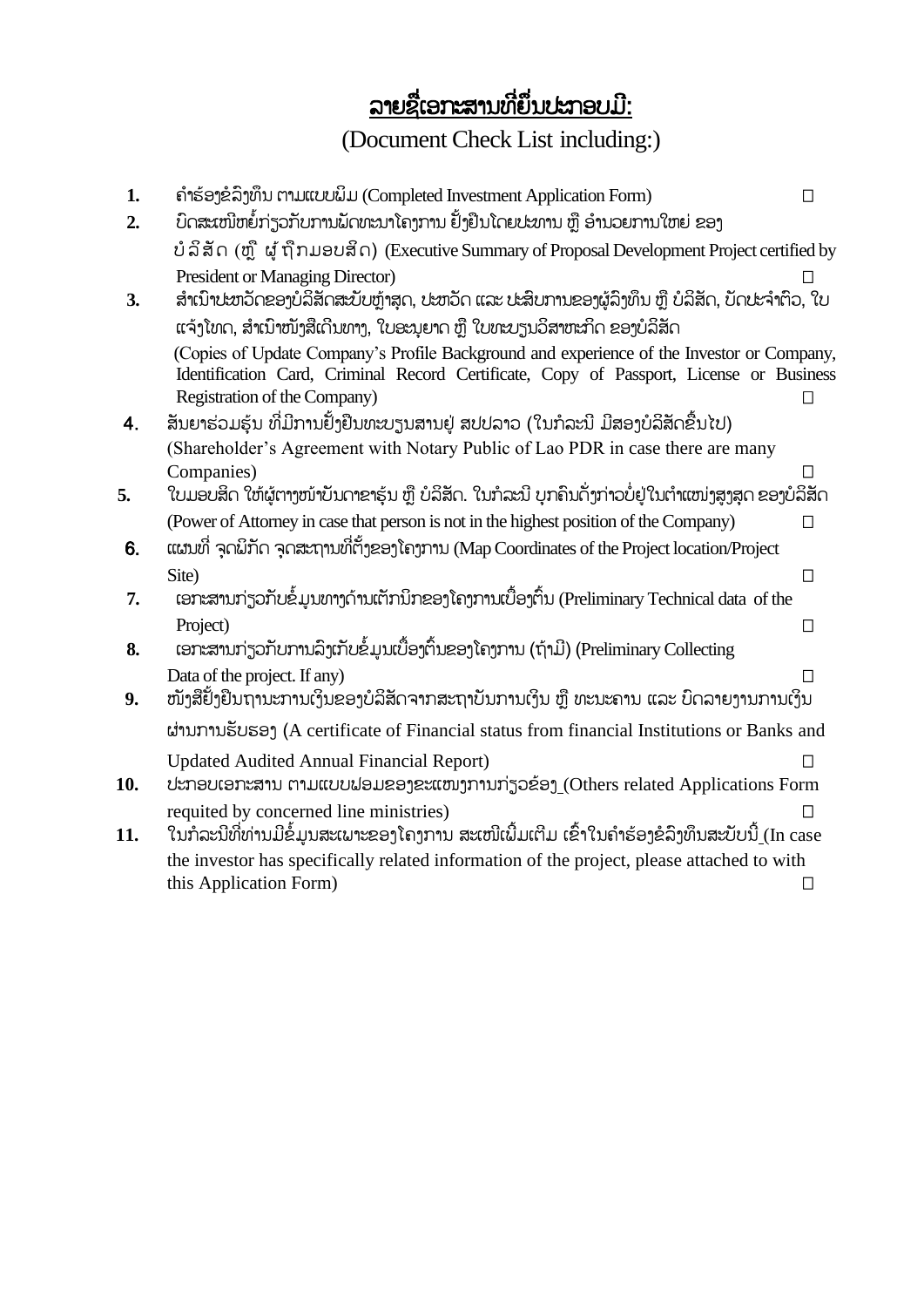ສາທາລະນະລັດ ປະຊາທິປະໄຕ ປະຊາຊົນລາວ Lao People's Democratic Republic ສັນຕິພາບ ເອກະລາດ ປະຊາທິປະໄຕ ເອກະພາບ ວັດທະນະຖາວອນ Peace Independent Democracy Unity Prosperity

ກົມສົ່າເສີມການລົາທຶນ ເລກທີ: ເລກທີ: ເລກທີ: Investment Promotion Department<br>
Reference No: ຫຸ້ອງກຳນບໍລິກຳນ ກຳນລົງທຶນປະຕູດຽວ One Stop Service ຖະໜົນສຸພານຸວິງ, ນະຄອນຫຼວງວຽງຈັນ 01001, ສປປ ລາວ. Souphanouvong Road, Vientiane Capital 01001, Lao PDR.

# ຄ ຳຮຸ້ອງຂໍລົງທຶນ ສຳລັບກິດຈະການສຳປະທານໃນຂະແໜາບໍ່ແຮ່ ຢູູ່ ສປປ ລຳວ

ເພື່ອຂໍອະນຸຍາດດຳເນີນການຊອກຄົ້ນ, ສຳຫຼວດ ແລະ ສາງປົດ ວິພາກເສດຖະກິດ-ເຕັກນິກກ່ຽວກັບແຮ່...............ຢູ່ເຂດບ້ານ............................ ເມືອງ ................................... ແຂວງ...................................

## **Investment Application Form For Concession in Mining Sector In Lao PDR**

To carry out the Prospecting and Exploration and

Technical feasibility Study on the…………….mineral in…………Village ………………District, Province……………………………………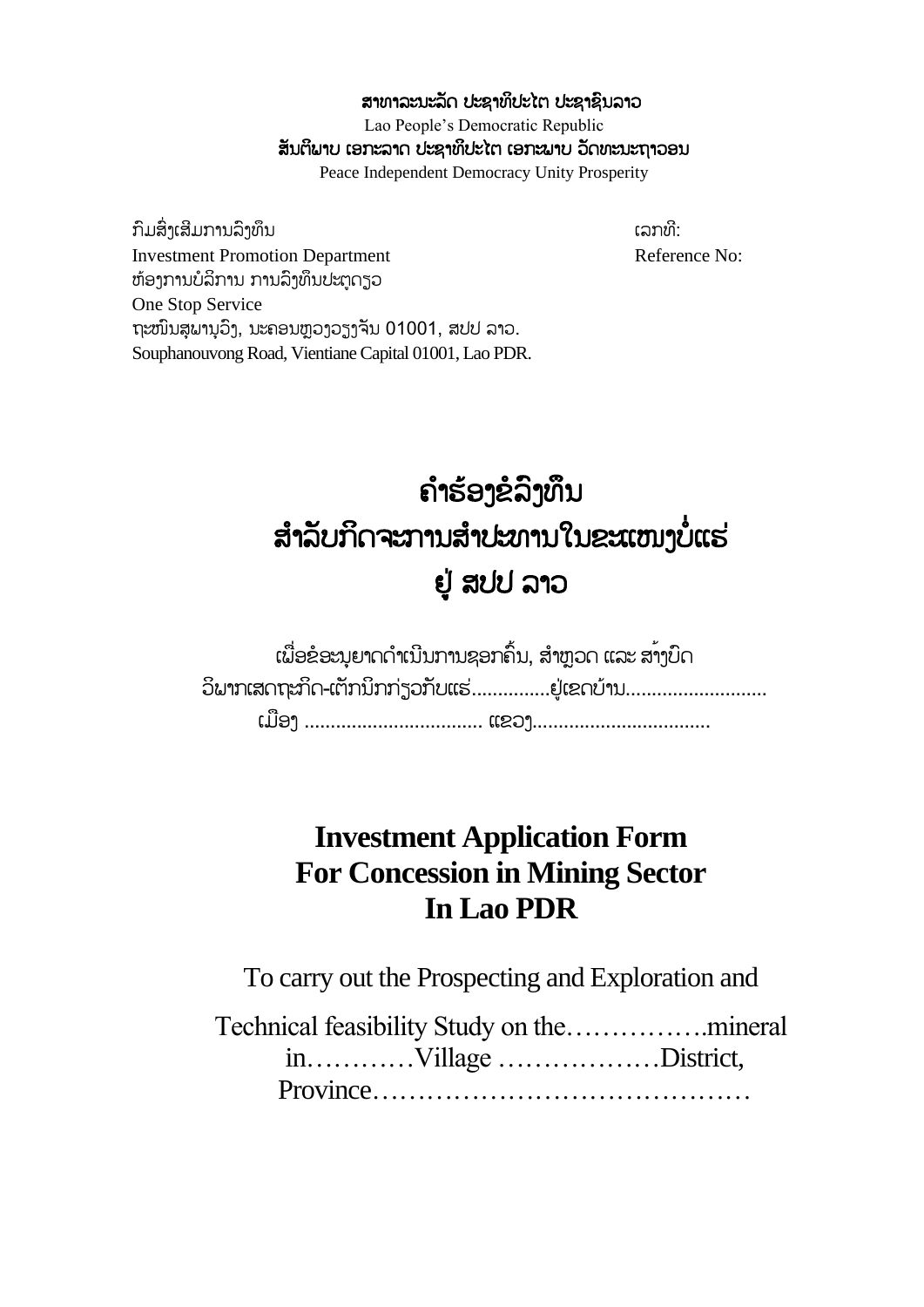ຂ້າພະເຈົ້າຕາງໜ້າໃຫ້ບໍລິສັດ ຂໍຍື່ນຄຳຮ້ອງຂໍລິງທຶນ ມາຍັງທ່ານເພື່ອພິຈາລະນາອະນຸມັດການລິງທຶນ ດັ່ງລຸ່ມນີ້: (On behalf of the Company I apple this application form for your consideration for investment approval as follow):

| ຊື່ຜູ້ຕາງໜ້າຂອງບໍລິສັດ ທີ່ຍື່ນຄຳຮ້ອງຂໍ້ລິງທຶນ (Name of person on behalf of the Company (ies) |
|----------------------------------------------------------------------------------------------|
| applying this application form)                                                              |
|                                                                                              |
|                                                                                              |
|                                                                                              |
|                                                                                              |
|                                                                                              |
|                                                                                              |
|                                                                                              |
|                                                                                              |
|                                                                                              |
|                                                                                              |
|                                                                                              |
|                                                                                              |
|                                                                                              |
|                                                                                              |
|                                                                                              |
|                                                                                              |

### 1. <u>ຂໍ້ມູນກ່ຽວກັບ ບໍລິສັດ ທີ່ສະເໜີລິງທຶນ</u> **(Information on Applicant companies)**

ໃນກໍລະນີມີຫຼາຍບໍລິສັດ ສະເໜີໃຫ້ຂຽນລາຍລະອຽດຂອງແຕ່ລະບໍລິສັດ In case there are many companies, Please give details of each Company

| - ປະເທດ ແລະ ສະຖານທີ່ຈິດທະບຽນ (Country and Place registered)                     |
|---------------------------------------------------------------------------------|
|                                                                                 |
| - ຊື່ ປະທານ ຫຼື ອຳນວຍການໃຫຍ່ (Name of CEO/President/Chairman/Managing Director) |
|                                                                                 |
|                                                                                 |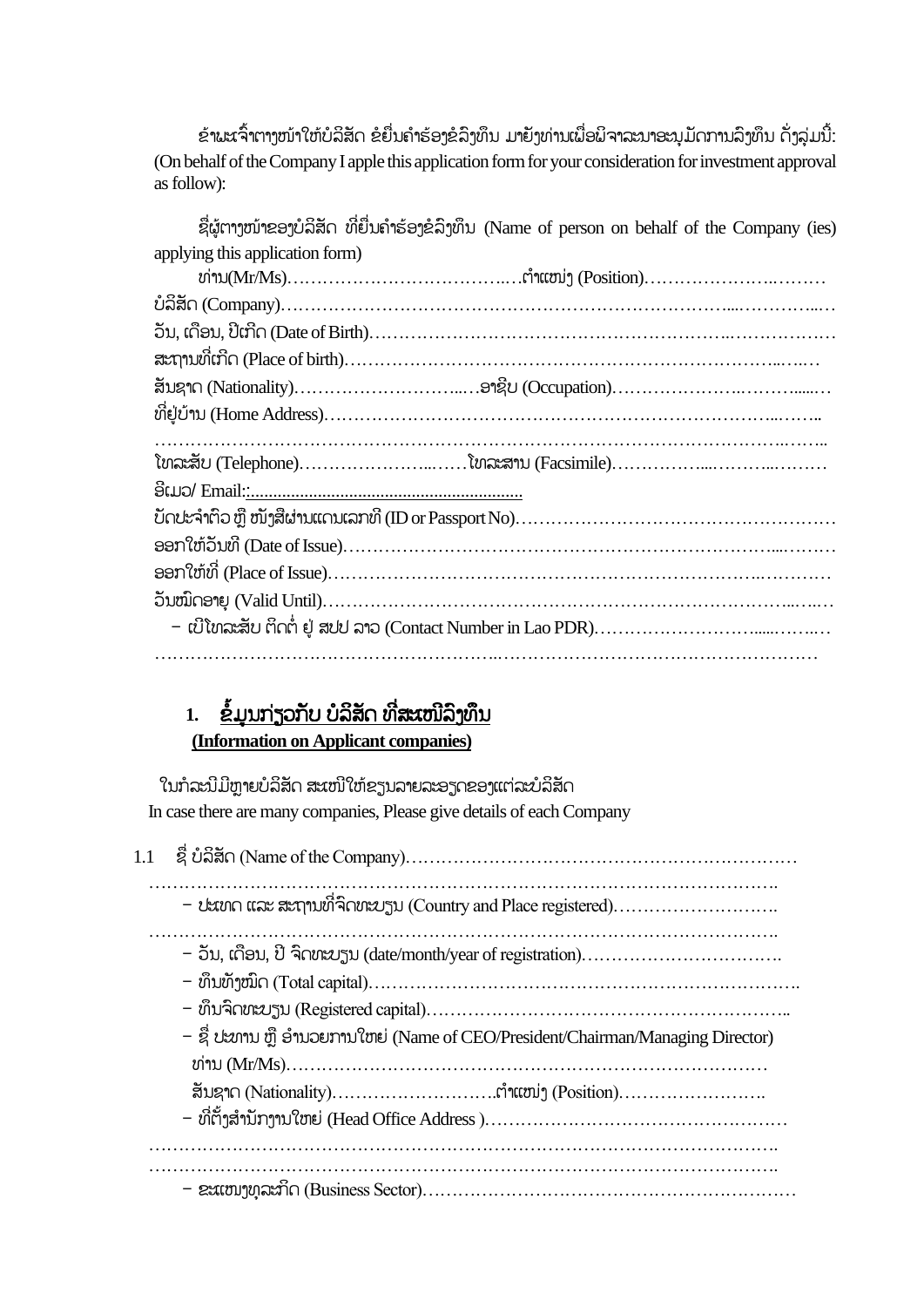……………………………………………………………………………………………. ……………………………………………………………………………………………. - ລຳຍລະອຽດຂອງກິດຈະກຳນ (Descriptions of Business Activities)………………………. ……………………………………………………………………………………………. …………………………………………………………………………………………….  $-$  ໂຄງການໃຫຍ່ທີ່ພິ້ນເດັ່ນທີ່ໄດ້ຈັດຕັ້ງປະຕິບັດສຳເລັດມາແລ້ວ (Highlights of completed projects)……………………………………………………………………………….. ……………………………………………………………………………………………. ……………………………………………………………………………………………. 1.2 ຊືຶ່ ບໍລິສ ດ (Name of the Company)………………………………………………………… ……………………………………………………………………………………………. - ປະເທດ ແລະ ສະຖຳນທີຶ່ຈົດທະບຽນ (Country and Place registered)………………………. ……………………………………………………………………………………………. – ວັນ, ເດືອນ, ປີ ຈົດທະບຽນ (date/month/year of registration)……………………………… - ທຶນທ ງໝົດ (Total capital)………………………………………………………………. - ທຶນຈົດທະບຽນ (Registered capital)…………………………………………………….. – ຊື່ ປະທານ ຫຼື ອຳນວຍການໃຫຍ່ (Name of CEO/President/Chairman/Managing Director) ທ່ຳນ (Mr/Ms)……………………………………………………………………… ສ ນຊຳດ (Nationality)……………………….ຕ ຳແໜ່ງ (Position)……………………. – ທີ່ຕັ້ງສຳນັກງານໃຫຍ່ (Head Office Address )…………………………………………… ……………………………………………………………………………………………. - ຂະແໜງທ ລະກິດ (Business Sector)……………………………………………………… ……………………………………………………………………………………………. ……………………………………………………………………………………………. - ລຳຍລະອຽດຂອງກິດຈະກຳນ (Descriptions of Business Activities)………………………. ……………………………………………………………………………………………. …………………………………………………………………………………………….  $-$  ໂຄງການໃຫຍ່ທີ່ນຶ້ນເດັ່ນທີ່ໄດ້ຈັດຕັ້ງປະຕິບັດສຳເລັດມາແລ້ວ (Highlights of completed projects)……………………………………………………………………………….. ……………………………………………………………………………………………. ……………………………………………………………………………………………. 2. ຂໍ້ມູນກ່ຽວກັບ ໂຄງການ ທີ່ສະເໜີ ຂໍລິງທຶນ **(Information concerning the project to be applied for investing)** 2.1 ຊື່ ບໍລິສັດ ທີ່ຈະຕັ້ງຂື້ນຢູ່ ສປປ ລາວ (The Name of the Company to be established in Lao PDR) …… ……………………………………………………………………………………………… 2.2 ປະເພດ ແລະ ຮຸບແບບການສ້າງຕັ້ງ (Type and Form of the establishment) 1. ປະເພດ ບໍລິສັດ:

- $O$  ບໍລິສັດ ຈຳກັດ (Limited Company)
- ບໍລິສ ດ ຈ ຳກ ດຜູຸ້ດຽວ (Sole Limited Company)
- ບໍລິສ ດ ມະຫຳຊົນ (Public Company)
- 2.3 ຈຸດປະສິງສະເໜີຂໍຊອກຄົ້ນ ແລະ ສຳຫຼວດແຮ່ (Proposal for Prospecting and Exploration of ………… ……………………………………………………………Mineral)**.**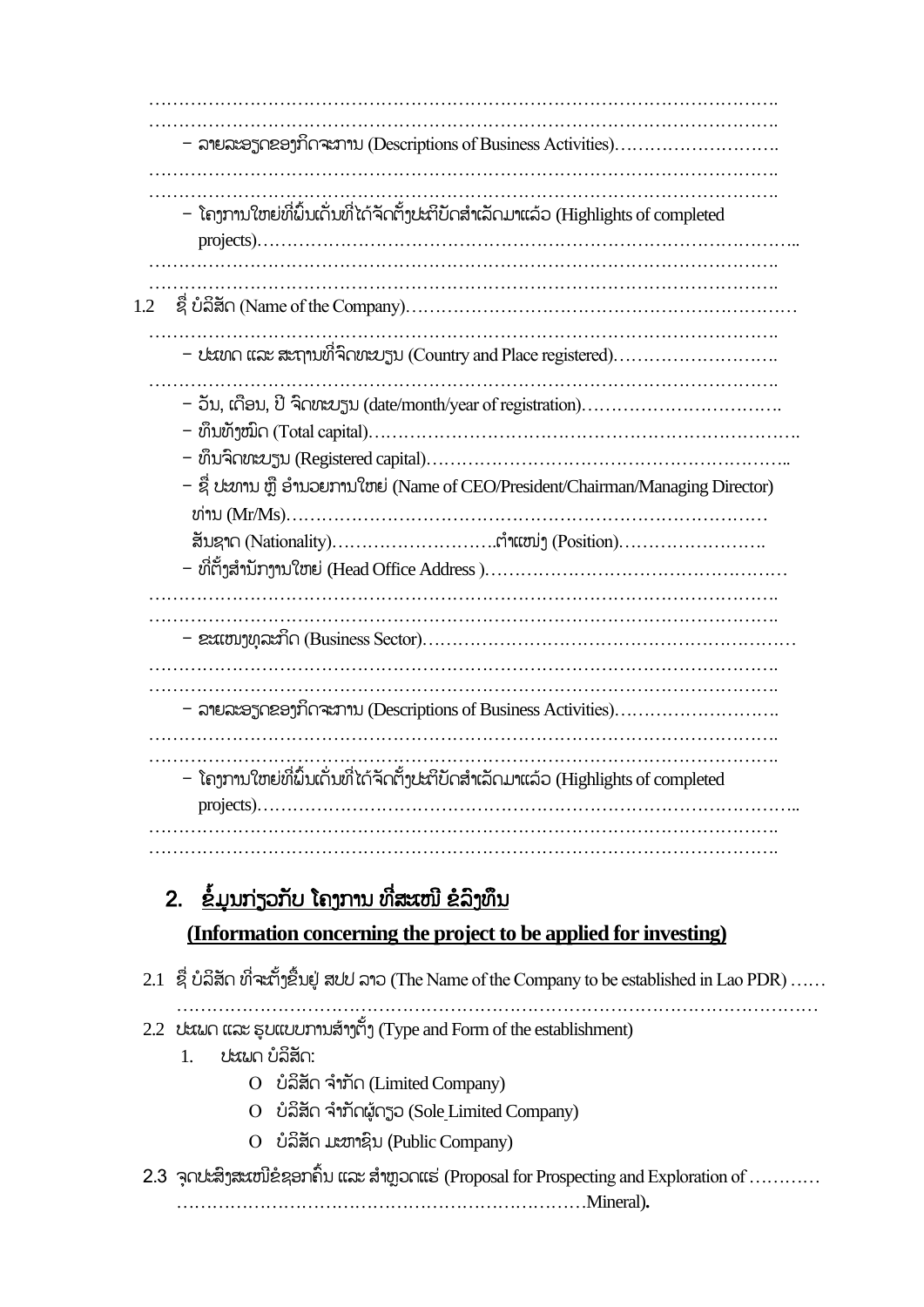| ສະຖານທີ່ຕັ້ງຂອງໂຄງການ (Project Location):                                                         |  |  |  |  |
|---------------------------------------------------------------------------------------------------|--|--|--|--|
|                                                                                                   |  |  |  |  |
|                                                                                                   |  |  |  |  |
| ເນື້ອທີ່ທັງໝົດ ຂໍຊອກຄົ້ນ ແລະ ສຳຫຼວດ ກິໂລຕາແມັດ/ເຮັກຕາ, ຊື່ງມີຈຸດພິກັດດັ່ງລຸ່ມນີ້: (Total Area for |  |  |  |  |
|                                                                                                   |  |  |  |  |
| จุดผีที่ก (Co-ordinates)                                                                          |  |  |  |  |
|                                                                                                   |  |  |  |  |
|                                                                                                   |  |  |  |  |
|                                                                                                   |  |  |  |  |
| ลากละเบทาบลิ๊ງທຶນ (Estimate on Investment)<br>2.                                                  |  |  |  |  |
|                                                                                                   |  |  |  |  |
|                                                                                                   |  |  |  |  |
| (ທຶນຈິດທະບຽນບໍ່ ໃຫ້ຫຼຸດ 30% ຂອງທຶນທັງໝົດ Registered Capital not less than 30% of the total        |  |  |  |  |
| capital)                                                                                          |  |  |  |  |
|                                                                                                   |  |  |  |  |
|                                                                                                   |  |  |  |  |
| ถากคะเบถ่าใຊ้จ่ายใบภาบลิ๊าทึบ (Estimate on Expenditure)<br>3.                                     |  |  |  |  |
|                                                                                                   |  |  |  |  |
|                                                                                                   |  |  |  |  |
|                                                                                                   |  |  |  |  |
| ຄ່າໃຊ້ຈ່າຍໃນການລິການໂຄງການ (Admin Expenditure Kip/USD                                             |  |  |  |  |
|                                                                                                   |  |  |  |  |
| ແຫຼ່ງທຶນ ທີ່ຈະມາຝັດທະນາໂຄງການ (Source of financing for developing the<br>$\overline{4}$ .         |  |  |  |  |
| project):                                                                                         |  |  |  |  |
|                                                                                                   |  |  |  |  |
|                                                                                                   |  |  |  |  |
| ແຫຼ່ງທຶນທີ່ຈະໃຫ້ການສະໜັບສະໜຸນ ຫຼື ຄວາມສາມາດທາງດ້ານການເງິນທີ່ຈະມາ<br>5.                            |  |  |  |  |
|                                                                                                   |  |  |  |  |
| ພັດທະນາໂຄງການໃຫ້ສຳເລັດຜິນ (Source of financing supported /or                                      |  |  |  |  |
| financial capability to successfully undertaking the Project):                                    |  |  |  |  |
| ຊື່ສະຖາບັນການເງິນ ຫຼື ທະນະຄານ ທີ່ຈະໃຫ້ການສະໜັບສະໜຸນ (ຖ້າມີ) (Name of the Financial                |  |  |  |  |
| $\Box$                                                                                            |  |  |  |  |
|                                                                                                   |  |  |  |  |
| ກຳນົດເວລາໃນການຊອກຄົ້ນ, ສຳຫຼວດ ແລະ ສ້າງບົດວິພາກເສດຖະກິດ-ເຕັກນິກ<br>6.                              |  |  |  |  |
| (Prospecting, Exploration and Feasibility Study Period)                                           |  |  |  |  |
|                                                                                                   |  |  |  |  |
| ໄລຍະຊອກຄົ້ນ (Prospecting Period)  ເດືອນ (Month)                                                   |  |  |  |  |
|                                                                                                   |  |  |  |  |

- ໄລຍະສຸ້ຳງບົດວິພຳກເສດຖະກິດ (FS Period) ………………… ເດືອນ (Month)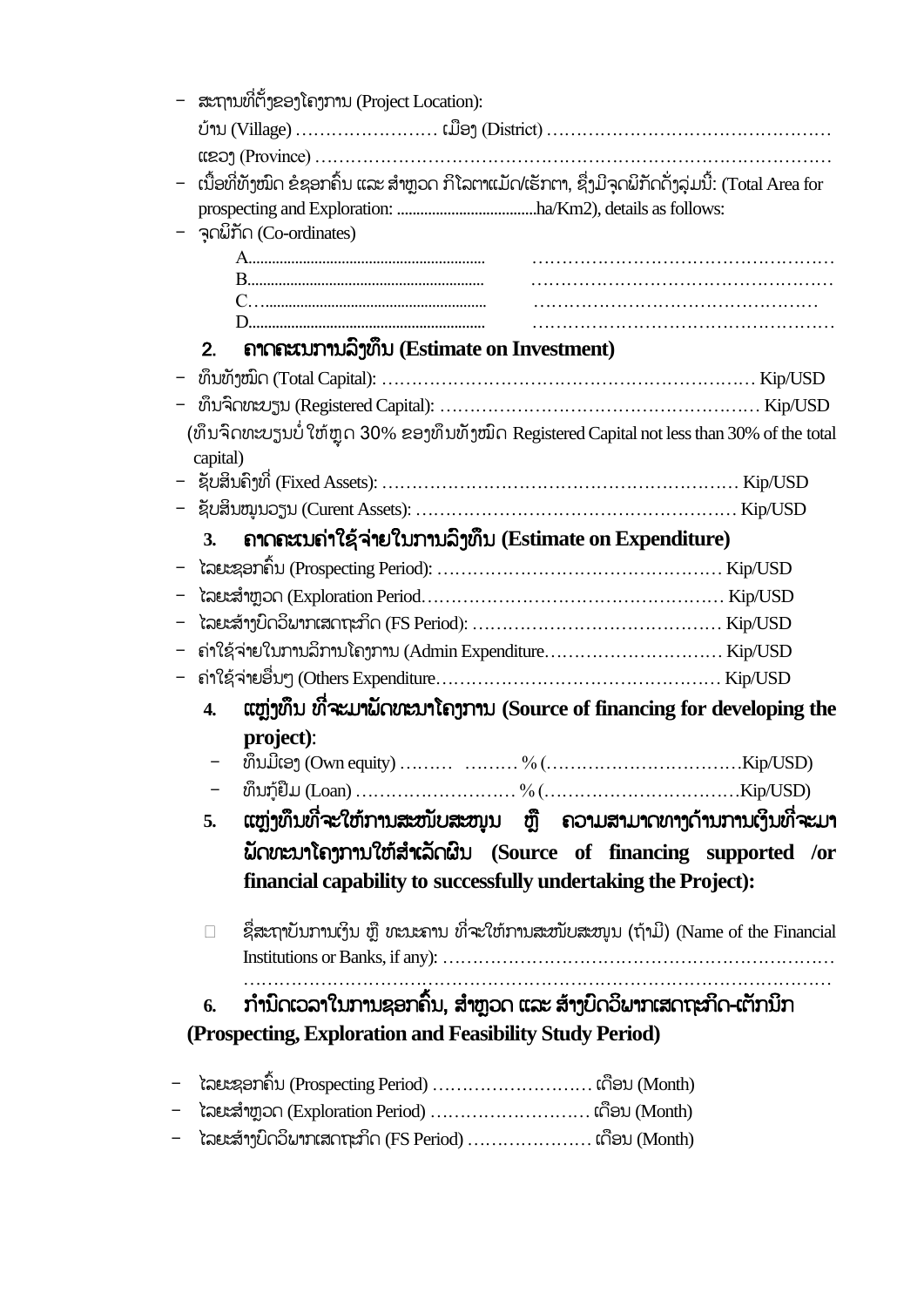| 7.  | ວິຊາການດ້ານບໍ່ແຮ່ ທີ່ຈະມາປະຕິບັດໂຄງການ (Mining Technical Staff of the<br>Project)             |  |  |  |
|-----|-----------------------------------------------------------------------------------------------|--|--|--|
| 1.  |                                                                                               |  |  |  |
|     |                                                                                               |  |  |  |
|     |                                                                                               |  |  |  |
|     |                                                                                               |  |  |  |
| 2.  |                                                                                               |  |  |  |
|     |                                                                                               |  |  |  |
|     |                                                                                               |  |  |  |
|     |                                                                                               |  |  |  |
| 3.  |                                                                                               |  |  |  |
|     |                                                                                               |  |  |  |
|     |                                                                                               |  |  |  |
|     |                                                                                               |  |  |  |
|     |                                                                                               |  |  |  |
|     | <b>ໝາຍເຫດ:</b> ກະລຸນາຄັດຕິດເອກະສານທີ່ກ່ຽວກັບຂ້ອງຂ້າງເທິງນີ້ມາພ້ອມ ເຊັ່ນ: ໃບປະກາດ ແລະ ປະສິບການ |  |  |  |
|     | ໃນການເຮັດວຽກງານ.                                                                              |  |  |  |
|     | Note: (Please attach any related document(s) mentioned above such as the Certificate and      |  |  |  |
|     | experiences).                                                                                 |  |  |  |
| 8.  | ບົດບັນທຶກການລິງເກັບກຳຂໍ້ມູນເບື້ອງຕົ້ນຢູ່ຈຸດໂຄງການຕັ້ງຢູ່<br>(Preliminary                      |  |  |  |
|     | <b>Collecting Data at the Project Site).</b>                                                  |  |  |  |
|     | (ເອກະສານຄັດຕິດ ກ)                                                                             |  |  |  |
|     | (Annex A)                                                                                     |  |  |  |
| 9.  | ບົດລາຍງານກ່ຽວກັບຜິນການເກັບກຳຂໍ້ມູນເບື້ອງຕິ້ນ (Preliminary Report on                           |  |  |  |
|     | <b>Prospecting and Exploration</b> )                                                          |  |  |  |
|     | (ເອກະສານຄັດຕິດ ຂ)                                                                             |  |  |  |
|     | (Annex B)                                                                                     |  |  |  |
|     |                                                                                               |  |  |  |
| 10. | ແຜນດຳເນີນການຊອກຄົ້ນ ແລະ ສຳຫຼວດ (Prospecting and Exploration Plan)                             |  |  |  |
|     | (ເອກະສານຄັດຕິດ ຄ)                                                                             |  |  |  |
|     | (Annex C)                                                                                     |  |  |  |

11. ຖ້າໂຄງການມີຄວາມເປັນໄປໄດ້ໃນການພັດທະນາ ບໍລິສັດເປີດໂອກາດໃຫ້ ລັດຖະບານ ຖືຮ ຸ້ນຢູ່ຳງໜຸ້ອຍ**…… % (………………**ເບີເຊ ນ**)** ຂອງກຳນປະກອບຮ ຸ້ນທ ງໝົດ ຂອງໂຄງກຳນ:

**(If the Project is feasible for development, the Company opens for the Government of Laos to have equity at least ……..% (………… percent) of the total equity for the project).**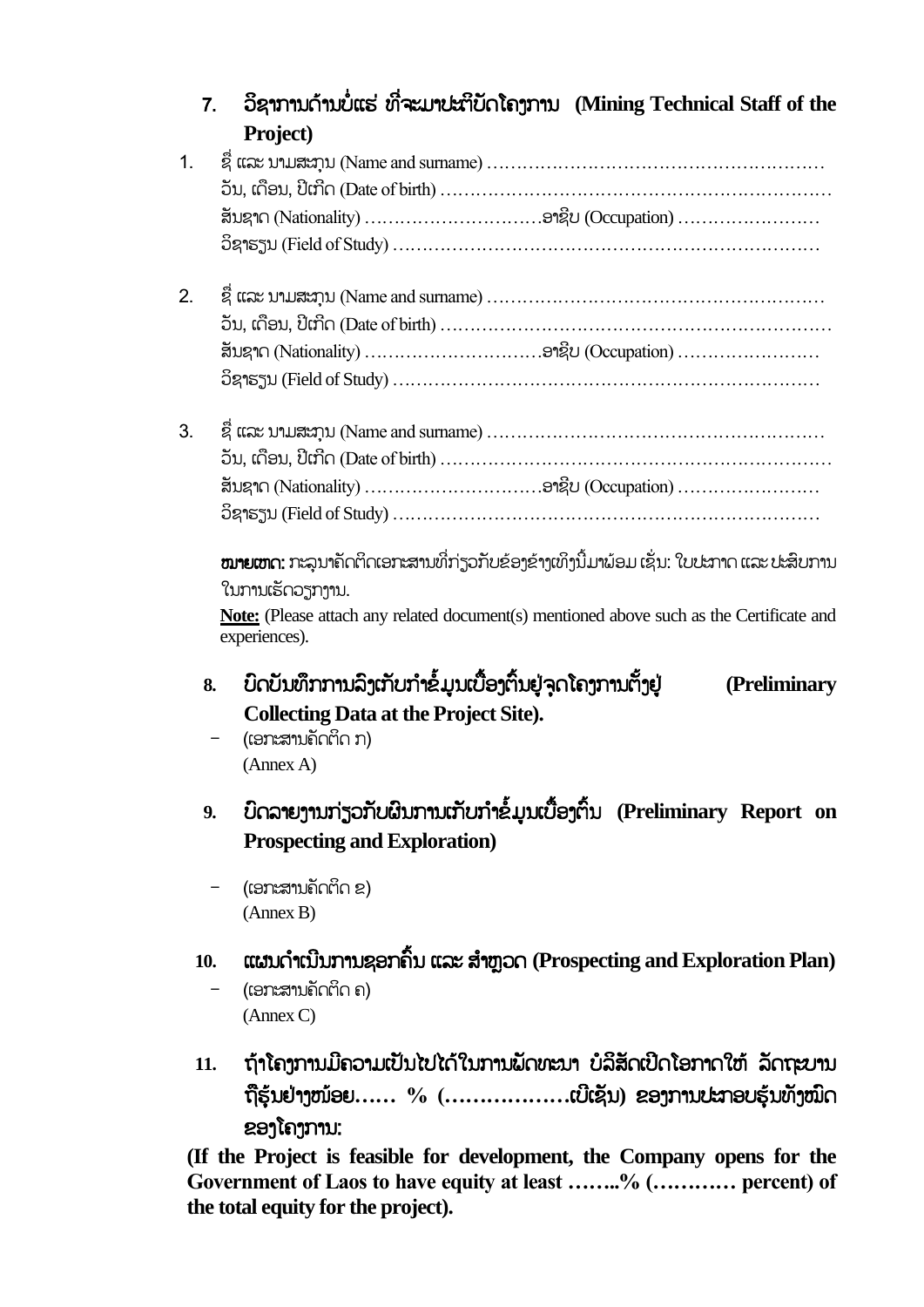### 12. ຄວາມສາມາດໃນການຈັດສັນ ແລະ ຊອກແຫຼ່ງທຶນຊ່ວຍເຫຼືອແກ່ ລັດຖະບານລາວ ໂດຍ ບໍລິສັດ:

Ability to arrange and source for the target equity of the Government of Lao by the Company:

- $\Box$  ມີຄວາມສາມາດ ………………%  $(\dots\dots\dots\dots\dots$ ແບີເຊັນ) ຂອງການປະກອບຮຸ້ນທັງໝົດຂອງ ໂຄງກຳນ. (Ability to arrange and source for the target equity of the Government of Lao at least …….. % (………….percent) of the total equity for the Project).
- ບໍໍ່ມີຄວຳມສຳມຳດ (No ability to provide)
- **13.** ຂຸ້ຳພະເຈົັ້ຳຂໍຢືນຢັນວ່ຳ ຕົນໄດຸ້ອ່ຳນດຸ້ວຍຄວຳມເອົຳໃຈໃສ່, ເຂົັ້ຳໃຈເປັນຢູ່ຳງດີ ແລະ ພຸ້ອມທີຶ່ຈະ ປະຕິບັດ ທຸກກົດໝາຍ ແລະ ລະບຽບການທີ່ມີຜົນບ້າຄັບໃຊ້ ຂອງ ສປປ ລາວ ໃນການດຳເນີນ ທ ລະກິດ ຢູູ່ ສປປ ລຳວ (I certify that I have carefully read, fully understood and shall obey all applicable laws and regulations in conducting business in the Lao PDR.)

ຂ້າພະເຈົ້າ ຂໍຢ້ຳຢືນວ່າທຸກຂໍ້ຄວາມ ແລະ ຂໍ້ມູນຕ່າງໆທີ່ໄດ້ລະບຸມາຂ້າງເທິງນັ້ນ ແມ່ນຖືກຕ້ອງ ແລະ ເປັນການ ຄາດຄະເນທີ່ໃກ້ຄຽງກັບຄວາມເປັນຈິງທຸກຢ່າງ.

(I certify that the statement made by me in this form are true, company and correct to the best of my knowledge)

ສະນັ້ນ, ຂ້າພະເຈົ້າຈື່ງຮຽນສະເໜີມາຍັງທ່ານ ເພື່ອພິຈາລະນາຕາມທີ່ເຫັນສິມຄວນດ້ວຍ. (Your consideration and approval will be highly appreciated)

> ດ້ວຍຄວາມນັບຖືຢ່າາສາ. Yours sincerely,

ວ ນທີ/Date ………………………

ລຳຍເຊ ນ ແລະ ຊືຶ່ແຈຸ້ງ/signature and full name